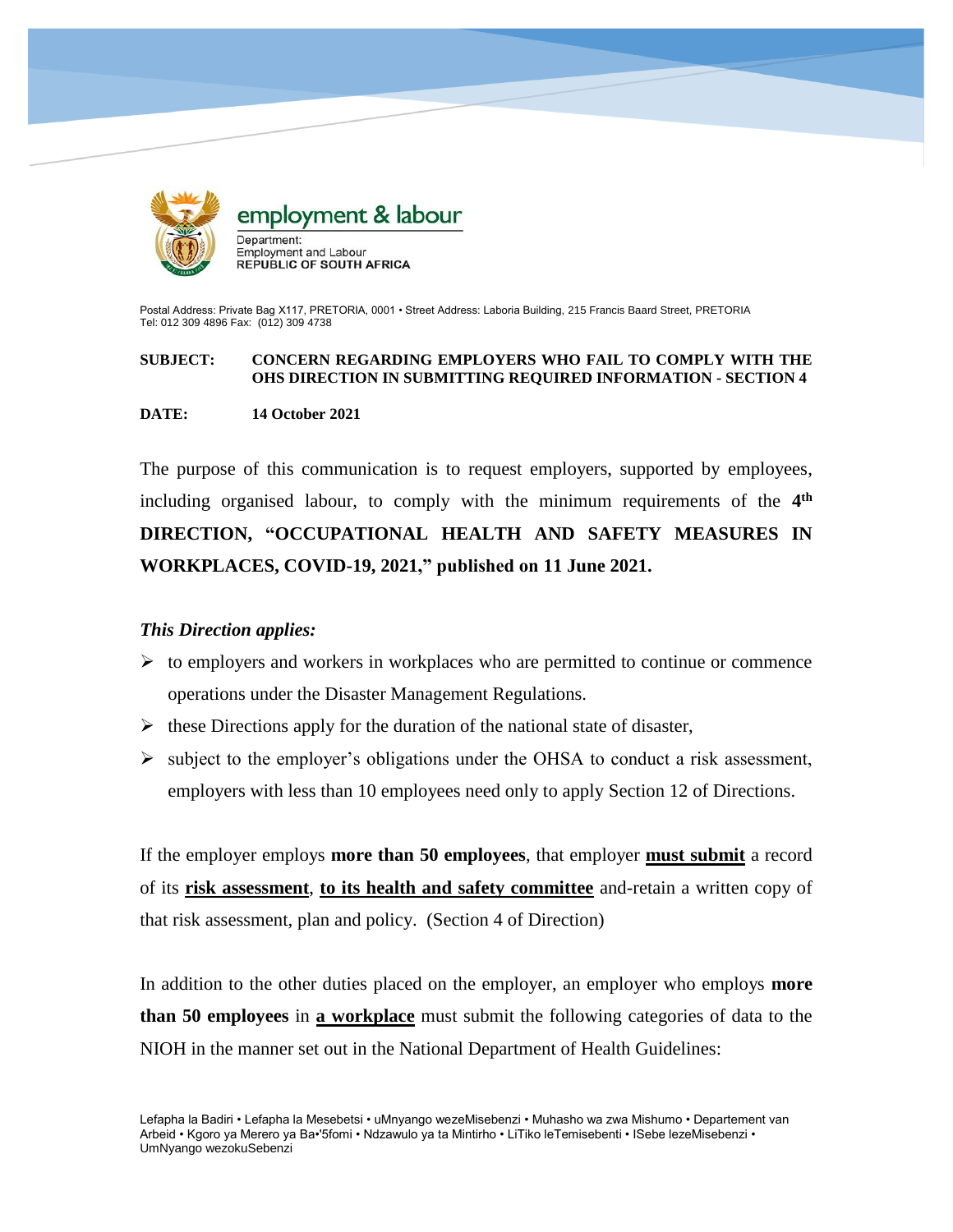The employer must submit the data referred to hereunder in the following manner-

- (i) **Only** *once* **in respect of each employee's status i.e.:**
	- Each employee's **vulnerability status** for serious outcomes of a COVID -19 infection;

(ii) B**efore Tuesday of each week in respect of the data referred to hereunder for the previous calendar week commencing on Sunday i.e.**:

- details of the COVID -19 screening of employees **who are symptomatic**;
- details of employees **who test positive** in terms of a positive laboratory test;
- the number of employees identified as high risk contacts within the workplace if a worker has been confirmed as being positive;
- details on the post-infection outcomes of those testing positive, including the return to work assessment outcome;

The employer must inform its employees of the submission made to the NIOH/DoH and advise them of its adherence to the PoPI Act, 2013 (Act No.4 of 2013);

The employer may submit the indicated data to an employer association if the association has:-

- (i) entered into an agreement with the National Institute for Occupational Health (NIOH) to receive, process and submit the data to the Institute; and
- (ii) undertaken to submit the data on behalf of the employer.

## **The data as indicated can be sent directly to:**

For the data collection and transfer to commence, the business or organisation would need to be registered using the Occupational Health Surveillance Systems Web Portal (available through this link:<https://ohss.nioh.ac.za/> ) so that a Unique Business ID is allocated to the business. This unique business identity would need to be provided in every data submission transaction to the NIOH.

For data reporting, the OHSS support desk can be contacted via email: [OHSworkplace@nioh.ac.za](mailto:OHSworkplace@nioh.ac.za) or telephone: 0713981169 or 0723215503